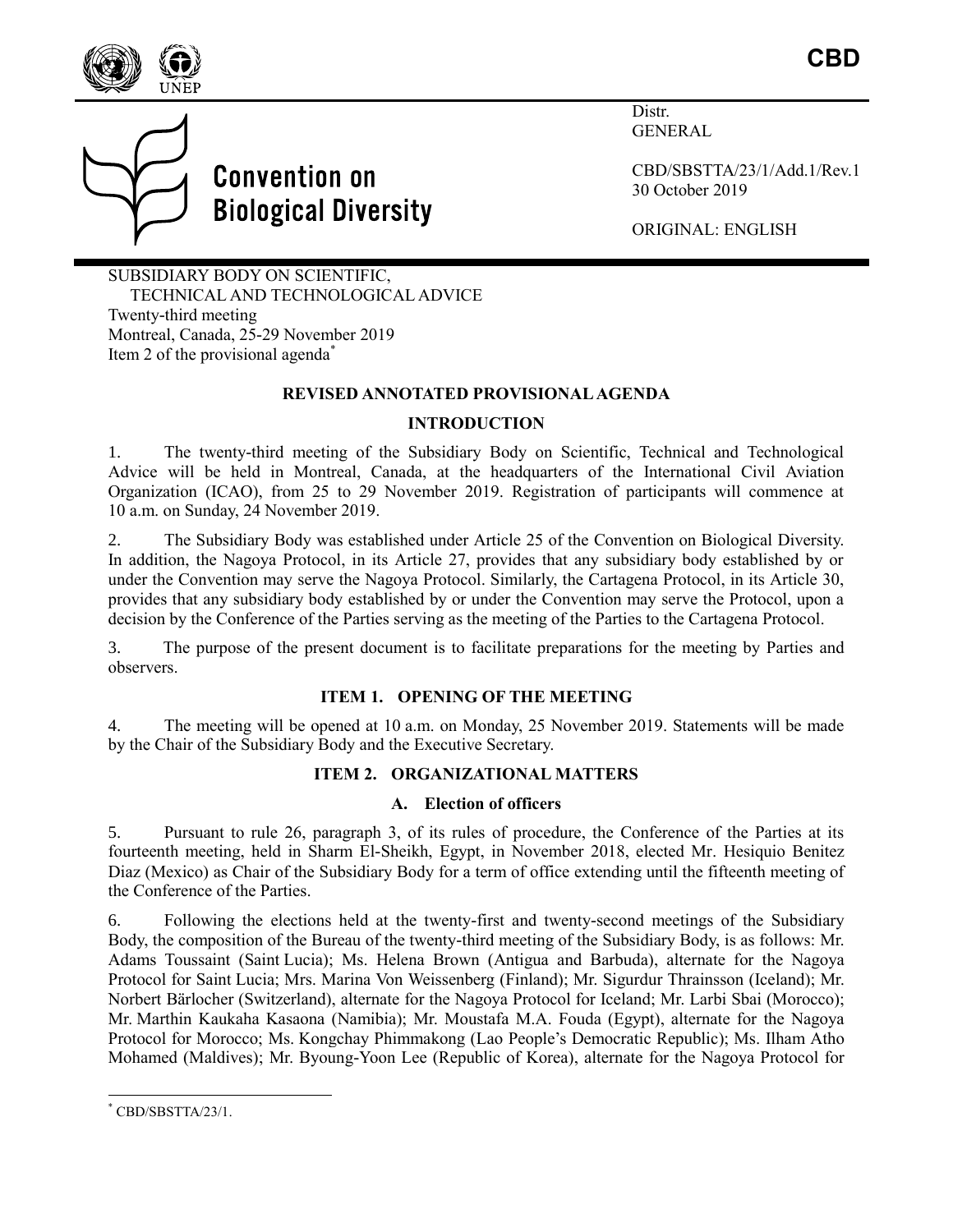Maldives; Ms. Senka Barudanovic (Bosnia and Herzegovina); and Mr. Sergiy I. Gubar (Ukraine); Mr. Oleg Borodin (Belarus), alternate for the Nagoya Protocol for Ukraine.

7. In order to have staggered terms of office within the Bureau, the Subsidiary Body will elect five new members to serve on the Bureau for a term commencing at the end of the twenty-third meeting and ending at the close of the twenty-fourth meeting in order to replace the members from Iceland, Saint Lucia, Namibia, Bosnia and Herzegovina and Maldives.

8. One of the Bureau members will be elected as rapporteur for the meeting on basis of a recommendation by the Bureau.

# **B. Adoption of the agenda and organization of work**

9. The provisional agenda for the twenty-third meeting of the Subsidiary Body [\(CBD/SBSTTA/23/1\)](https://www.cbd.int/doc/c/9f18/4476/47c0714594b6fbf85bfc31e9/sbstta-23-01-en.pdf) has been prepared by the Executive Secretary and approved by the Bureau of the Subsidiary Body.<sup>1</sup>

10. The Subsidiary Body will be invited to consider the provisional agenda for its twenty-third meeting for adoption and to agree on the proposed organization of work (annex I). In line with the budget adopted by the Conference of the Parties,  $\hat{a}$  a provision has been made for all agenda items to be considered in plenary (see annex I). Selected agenda items will be introduced by a keynote presentation in line with decisions of the Conference of the Parties and taking into account experience from previous meetings of the Subsidiary Body.<sup>3</sup>

11. A list of pre-session documents for the meeting is provided in annex II.

## **ITEM 3. INFORMING THE SCIENTIFIC AND TECHNICAL EVIDENCE BASE FOR THE POST-2020 GLOBAL BIODIVERSITY FRAMEWORK**

12. In decision [14/34,](https://www.cbd.int/doc/decisions/cop-14/cop-14-dec-34-en.pdf) the Conference of the Parties requested the Subsidiary Body on Scientific, Technical and Technological Advice at its twenty-third and twenty-fourth meetings to contribute to the development of the post-2020 global biodiversity framework and in support of the work of the Open-ended intersessional Working Group (para. 16). Further, the preparatory process for the development of the post-2020 global biodiversity framework adopted through decision 14/34 (para. 1) requires that the process be knowledge-based (annex, para. 2) and it includes provision for analytical work prepared in accordance with Subsidiary Body recommendations [XXI/1](https://www.cbd.int/doc/recommendations/sbstta-21/sbstta-21-rec-01-en.pdf) and [XXI/5](https://www.cbd.int/doc/recommendations/sbstta-21/sbstta-21-rec-05-en.pdf) and decision [14/35.](https://www.cbd.int/doc/decisions/cop-14/cop-14-dec-35-en.pdf) Among the other key information sources identified in the preparatory process are national reports, assessments prepared by IPBES and other bodies and relevant peer reviewed literature (annex, para. 13).

13. In decision [14/1,](https://www.cbd.int/doc/decisions/cop-14/cop-14-dec-01-en.pdf) the Conference of the Parties requested the Executive Secretary to use and analyse the review of scientific information and the outcomes of all IPBES products in the preparation of the post-2020 global biodiversity framework under the Convention, and to provide the results to the Subsidiary Body at a meeting held prior to the fifteenth meeting of the Conference of the Parties (para. 19).

14. In decision [XIII/29,](https://www.cbd.int/doc/decisions/cop-13/cop-13-dec-29-en.pdf) the Conference of the Parties decided that the fifth edition of the *Global Biodiversity Outlook* should serve as a basis for the follow-up to the Strategic Plan for Biodiversity 2011-2020, to be considered by the Conference of the Parties at its fifteenth meeting. Subsequently, in decision 14/35, the Conference of the Parties took note of the plan for the preparation of the fifth edition,

l

<sup>&</sup>lt;sup>1</sup> At its twelfth meeting, the Conference of the Parties established the Subsidiary Body on Implementation and specified that the Subsidiary Body on Implementation and the Subsidiary Body on Scientific, Technical and Technological Advice should carry out their respective functions taking into account their role and functions with a view to ensuring complementarity in their work and avoiding overlap (see decision XII/26, annex). This will be taken fully into account in the preparation for the various agenda items.

<sup>&</sup>lt;sup>2</sup> See decision XIII/32.

<sup>&</sup>lt;sup>3</sup> Detailed plans will be developed in consultation with the Bureau of the Subsidiary Body on Scientific, Technical and Technological Advice and will be communicated to Parties well ahead of the meeting, together with the names of presenters and the scope of the presentations.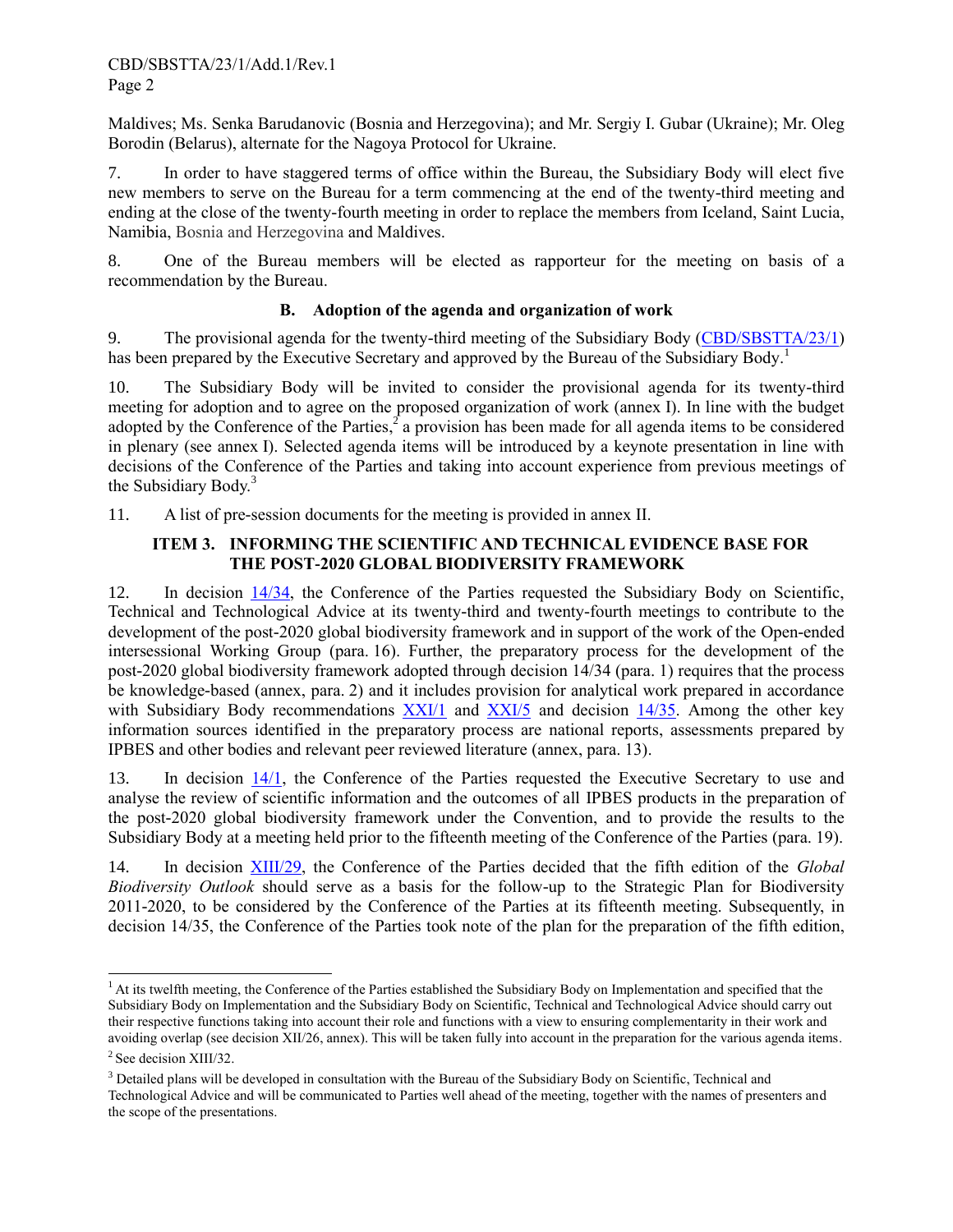which foresees, among other things, that a draft should be available for consideration by the Subsidiary Body at its twenty-third session.

15. Further to decision 14/34, the Subsidiary Body on Scientific, Technical and Technological Advice may be requested by the Open-ended Working Group on the Post-2020 Global Biodiversity Framework to undertake other tasks related to the development of the post 2020 global biodiversity framework. At its first meeting, the Open-ended Working Group on the Post-2020 Global Biodiversity Framework invited the Subsidiary Body on Scientific, Technical and Technological Advice to provide elements concerning guidance on specific goals, SMART targets, indicators, baselines, and monitoring frameworks, relating to the drivers of biodiversity loss for achieving transformational change, within the scope of the three objectives of the Convention.

16. To assist the Subsidiary Body in its consideration of this item, the Executive Secretary will issue a document (CBD/SBSTTA/23/2) and four addenda covering the following: (a) the findings of the *Global Assessment* by the Intergovernmental Science-Policy Platform on Biodiversity and Ecosystem Services (IPBES) and other relevant assessments, and implications for the work of the Convention, in particular the post-2020 global biodiversity framework; (b) other information on the evidence base for the post-2020 global biodiversity framework, including in follow-up to Subsidiary Body recommendation  $\overline{XXI}/1$ ; (c) a draft executive summary of the *Global Biodiversity Outlook*; and (d) observations on potential elements for the post-2020 global biodiversity framework. The complete draft of the fifth edition of the *Global Biodiversity Outlook* will also be made available as an information document and for review by Parties, other Governments and organizations. Additional information documents will be developed as necessary, including in the light of the outcomes of the first meeting of the Working Group on the Post-2020 Global Biodiversity Framework.

17. Discussion on this agenda item will include consideration of a broad range of issues relevant to the post-2020 global biodiversity framework, including all elements of terrestrial and marine and coastal biodiversity.

18. To further assist delegates in their preparation for this agenda item, a workshop on the fifth edition of the *Global Biodiversity Outlook* and the *Global Assessment* will be held on Saturday, 23 November 2019, and the Co-Chairs of the Working Group on the Post-2020 Global Biodiversity Framework will hold a briefing on Sunday, 24 November.<sup>4</sup> In addition, this agenda item will be introduced with a few keynote presentations relevant to all elements of the agenda, followed by a question-and-answer session.

19. The Subsidiary Body will be invited:

(a) To consider approaches and options for developing the 2030 mission and potential themes for the elements (goals, targets) of the post-2020 global biodiversity framework in the light of the evidence summarized in document CBD/SBSTTA/23/2 and taking into account the outcomes of various consultations, submissions and contributions to the post-2020 process. The Subsidiary body also may wish to explore the list of potential indicators as presented in the information document and provide recommendations on its further development. In support of this discussion, the Subsidiary Body may use the findings of the IPBES *Global Assessment* and other relevant assessments as well as other information on the evidence base for the post-2020 global biodiversity framework;

(b) To provide the Executive Secretary with any further guidance to on the finalization of the fifth edition of the *Global Biodiversity Outlook*.

20. The Subsidiary Body may prepare its conclusions and recommendations to the Open-ended Working Group on the Post-2020 Global Biodiversity Framework and its Co-Chairs, and to the Conference of the Parties, as appropriate.

l <sup>4</sup> Notificatio[n 2019-048,](https://www.cbd.int/doc/notifications/2019/ntf-2019-048-sbstta-8j-en.pdf) of 22 May 2019.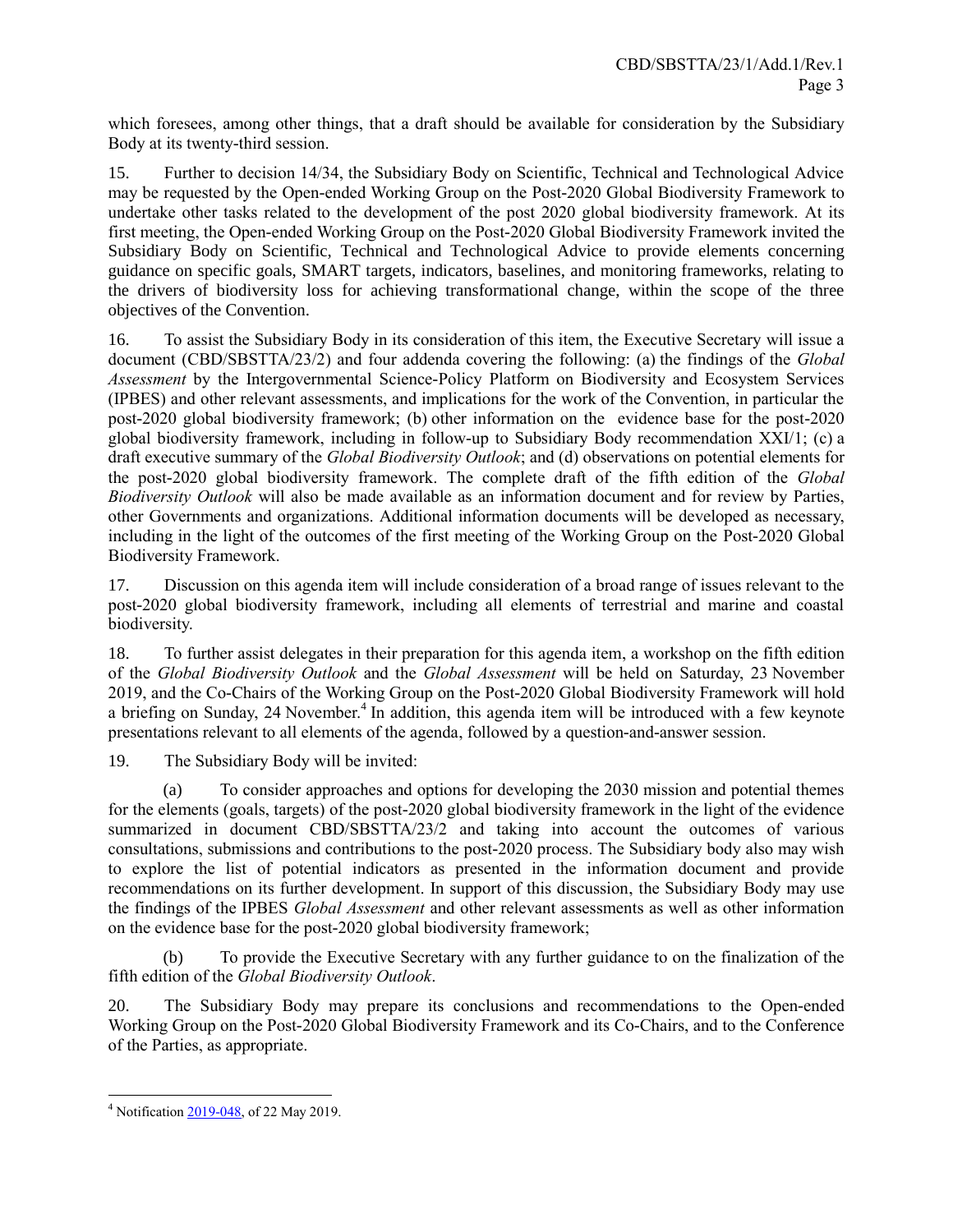## **ITEM 4. BIODIVERSITY AND CLIMATE CHANGE**

21. At its fourteenth meeting, the Conference of the Parties adopted decision  $\frac{14}{5}$  on biodiversity and climate change. In paragraph 13 of the decision, the Conference of the Parties requested the Executive Secretary, in consultation with the Intergovernmental Panel on Climate Change, to review new scientific and technical information, including by taking into account traditional knowledge and the findings of *Global Warming of 1.5°C, an IPCC special report on the impacts of global warming of 1.5°C above preindustrial levels and related global greenhouse gas emission pathways, in the context of strengthening the global response to the threat of climate change, sustainable development, and efforts to eradicate poverty*, 5 with respect to (a) the impacts of climate change on biodiversity and on communities that depend on ecosystem services and functions, particularly indigenous peoples and local communities, and (b) the role of ecosystems and their integrity, for climate change adaptation, mitigation and disaster risk reduction, and ecosystem restoration and sustainable land management, and to prepare a report on potential implications of the above for the work of the Convention for consideration by the Subsidiary Body. Discussion on this agenda item will include consideration of a broad range of issues which are equally relevant to elements of terrestrial and marine and coastal biodiversity.

22. The Subsidiary Body will have before it a note by the Executive Secretary containing a summary of the main findings from the review of new scientific and technical information on biodiversity and climate change and of its implications for the work of the Convention (CBD/SBSTTA/23/3). The document will be complemented by an information document containing further details, including the scientific information and references reviewed for the preparation of the report. This information is also relevant to agenda item 3.

23. The Subsidiary Body may wish to review the information and prepare conclusions and recommendations for the Conference of the Parties at its fifteenth meeting.

#### **ITEM 5. POSSIBLE ELEMENTS OF WORK ON THE LINKS BETWEEN NATURE AND CULTURE IN THE POST-2020 BIODIVERSITY FRAMEWORK**

24. The Conference of the Parties, in decision [14/30,](https://www.cbd.int/doc/decisions/cop-14/cop-14-dec-30-en.pdf) requested the Executive Secretary to consult with the Secretariat of the United Nations Educational, Scientific and Cultural Organization with a view to preparing options for possible elements of work aimed at a rapprochement of nature and culture in the post-2020 global biodiversity framework. The options were to be considered by the Working Group on Article 8(j) at its eleventh meeting, the Subsidiary Body on Scientific, Technical and Technological Advice at its twenty-third meeting, the Subsidiary Body on Implementation at its third meeting, and the Working Group on the Post-2020 Global Biodiversity Framework, as well as the Conference of the Parties at its fifteenth meeting.

25. Given that this work relates very closely to the work on Article 8(j) and related provisions, it will be considered primarily by the Working Group on Article 8(j) and Related Provisions at its eleventh meeting. The Subsidiary Body at its twenty-third meeting will have before it a note by the Executive Secretary (CBD/SBSTTA/23/4-CBD/WG8J/11/5) as well as the conclusions and recommendations of the Working Group on Article 8(j) and Related Provisions on this matter. The Co-Chairs of the Working Group will also brief the Subsidiary Body on the matter.

26. The Subsidiary Body may wish to take note of the recommendation of the Working Group on Article 8(j) and Related Provisions on this matter and make any further conclusions and recommendations that may be deemed necessary from a scientific and technical perspective, for subsequent consideration by the Subsidiary Body on Implementation at its third meeting and the Working Group on the Post-2020 Global Biodiversity Framework, as well as the Conference of the Parties at its fifteenth meeting.

l

<sup>&</sup>lt;sup>5</sup> Intergovernmental Panel on Climate Change, 2018. Available at **http://www.ipcc.ch/report/sr15/.**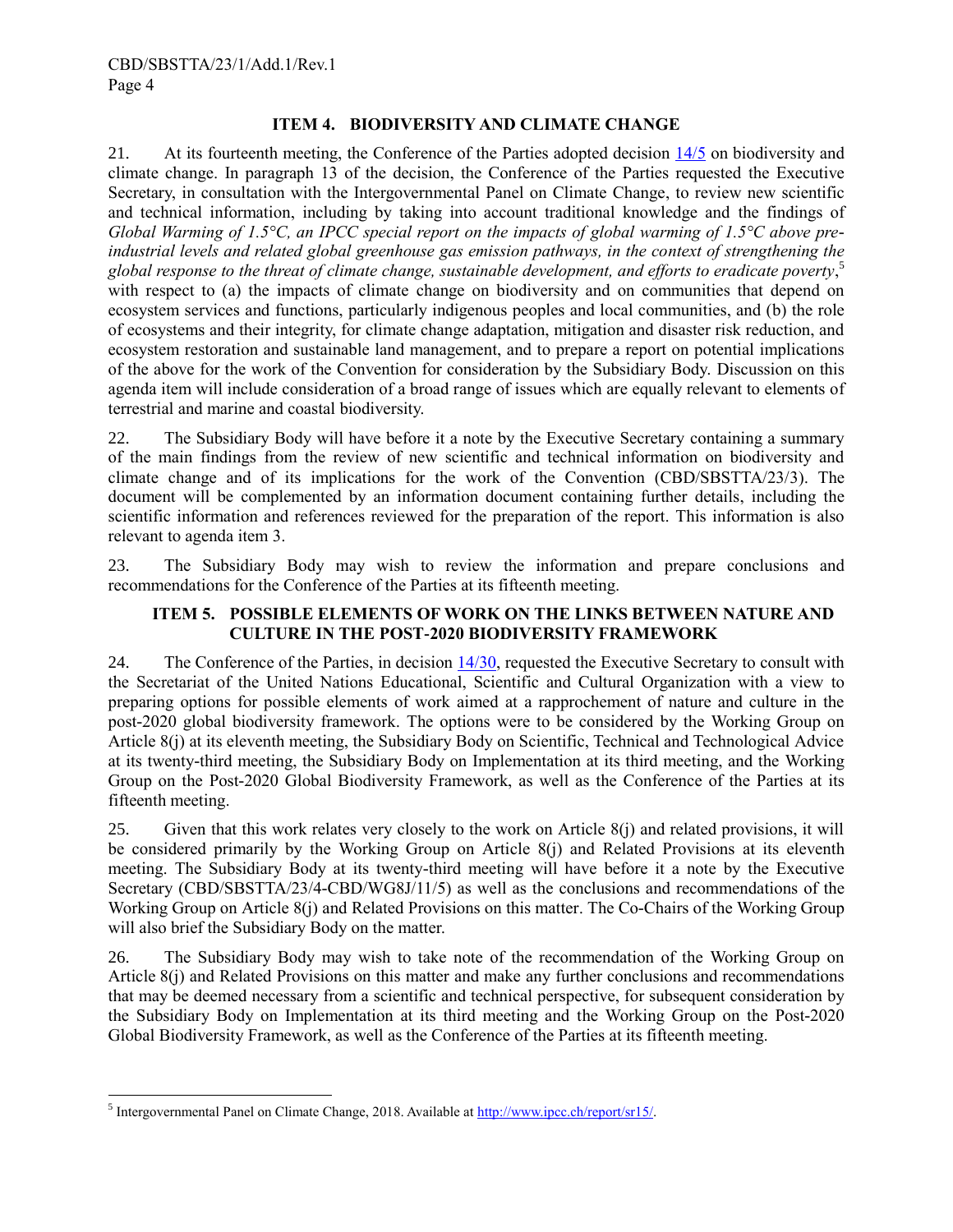#### **ITEM 6. SUSTAINABLE WILDLIFE MANAGEMENT**

25. At its fourteenth meeting, the Conference of the Parties considered measures to improve the sustainability of the wild meat use, food security and livelihoods. In decision  $\frac{14}{7}$ , the Conference of the Parties recognized the contribution of the sustainable use of biodiversity, including management of wild species, to the achievement of several Aichi Biodiversity Targets and Sustainable Development Goals, as well as the implications of human population growth, unsustainable consumption of resources and urbanization for biodiversity conservation and land management.

26. In addition, the Conference of the Parties welcomed the voluntary guidance for a sustainable wild meat sector, contained in the annex to decision 14/7.

27. In the same decision, the Conference of the Parties requested the Executive Secretary, in consultation with interested Parties, other Governments, indigenous peoples and local communities, and other members of the Collaborative Partnership on Sustainable Wildlife Management, subject to the availability of resources, to compile submissions on results arising from the consideration of the voluntary guidance, to identify areas that might require complementary guidance and to explore ways to apply such guidance to other geographical areas, other species and other uses, to promote and facilitate the use of monitoring tools and databases, to further evaluate multidisciplinary approaches to combining better knowledge of the use of and trade in wildlife, and to communicate with the Executive Secretary of IPBES.

28. Under this item, the Subsidiary Body will have before it a note by the Executive Secretary (CBD/SBSTTA/23/5), along with supporting information documents, providing a progress report on the actions taken towards fulfilling the requests described above.

29. This agenda item will be introduced with two keynote presentations. Consideration of this agenda item also will be supported by the poster session for the duration of the meeting of the Subsidiary Body.

30. The Subsidiary Body is expected to take note of this information and provide advice and recommendations to the Conference of the Parties at its fifteenth meeting as appropriate.

#### **ITEM 7. TECHNICAL AND SCIENTIFIC COOPERATION**

31. In paragraph 8 of decision  $14/24$  B, the Conference of the Parties requested the Executive Secretary, in collaboration with partners, to further promote and facilitate technical and scientific cooperation, including on areas such as remote sensing, scenario analyses and modelling, valuation of biodiversity and ecosystem functions and services, and training in DNA technologies. In paragraph 9 of the same decision, the Executive Secretary was requested to prepare proposals for an inclusive process to review and renew technical and scientific cooperation programmes, including the Bio-Bridge Initiative, the Forest Ecosystem Restoration Initiative and the Global Taxonomy Initiative, in order to support the post-2020 global biodiversity framework, and to submit these proposals for consideration by the Subsidiary Body on Scientific, Technical and Technological Advice and the Subsidiary Body on Implementation at their meetings prior to the fifteenth meeting of the Conference of the Parties. Furthermore, in paragraph 2 of decision 14/24 B, Parties, other Governments and relevant organizations were invited to further promote open access to biodiversity-related data that facilitates capacity-building as well as technical and scientific cooperation.

32. Pursuant to the above decisions, and taking into account decisions [XIII/31](https://www.cbd.int/doc/decisions/cop-13/cop-13-dec-31-en.pdf) on key scientific and technical needs related to the implementation of the Strategic Plan for Biodiversity 2011-2020 and [XII/2](https://www.cbd.int/doc/decisions/cop-12/cop-12-dec-02-en.pdf) B on technical and scientific cooperation and technology transfer, the Executive Secretary will issue a document containing draft elements of a strategy to strengthen technical and scientific cooperation in support of the post-2020 global biodiversity framework and proposals for an inclusive process to review and renew various technical and scientific cooperation programmes (CBD/SBSTTA/23/6). The document also includes proposals for promoting open access to biodiversity-related data, in line with decision XIII/31 and the voluntary guidance to improve the accessibility of biodiversity-related data and information annexed thereto, to facilitate technical and scientific cooperation in the context of the post-2020 global biodiversity framework. A number of information documents will also be made available on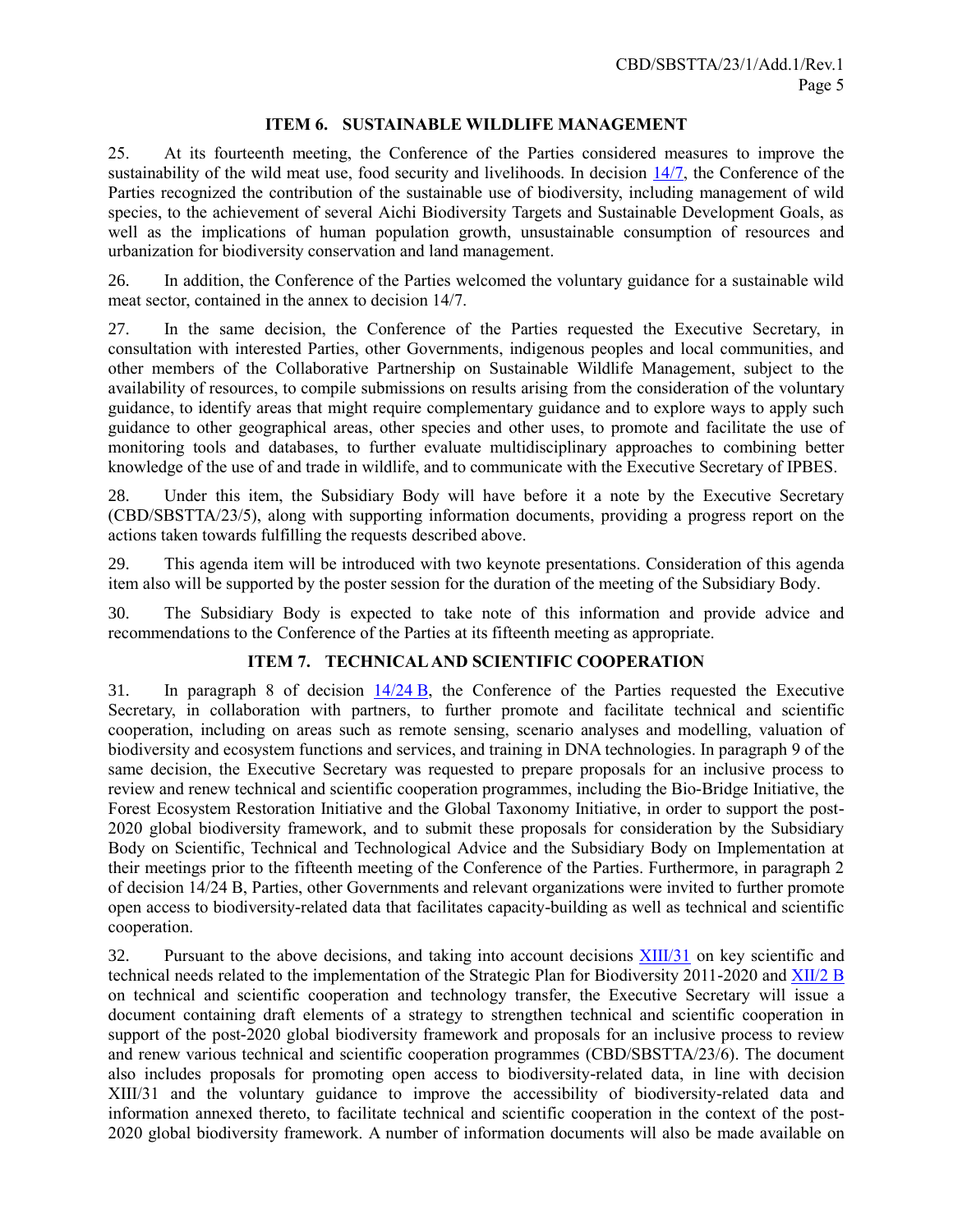recent developments and initiatives on science, technology and innovation relevant to the conservation and sustainable use of biodiversity, and information on the promotion of DNA barcoding and meta-barcoding through the Global Taxonomy Initiative.

33. The Subsidiary Body may wish to consider and recommend to the Conference of the Parties, and, as appropriate, the Subsidiary Body on Implementation and the Working Group on the Post-2020 Global Biodiversity Framework, the draft technical and scientific cooperation strategy in support of the post-2020 global biodiversity framework and consider a process to review and renew various technical and scientific cooperation programmes under the Convention.

## **ITEM 8. RESULTS OF THE REGIONAL WORKSHOP TO FACILITATE THE DESCRIPTION OF ECOLOGICALLY OR BIOLOGICALLY SIGNIFICANT MARINE AREAS IN THE NORTH-EAST ATLANTIC OCEAN**

34. Following the invitation to Parties in decision [14/9](https://www.cbd.int/doc/decisions/cop-14/cop-14-dec-09-en.pdf) to submit descriptions of areas that meet the criteria for ecologically or biologically significant marine areas in the North-East Atlantic, the Executive Secretary organized a regional workshop to facilitate the description by Parties of ecologically or biologically significant marine areas in the North-East Atlantic Ocean. The workshop was held in Stockholm from 23 to 27 September 2019.

35. The Bureau of the Subsidiary Body noted that this workshop had been held from 23 to 27 September 2019 and that this affects the timeline that the Secretariat is required to follow in preparing and issuing documentation for meetings of the Subsidiary Body, as specified in decision [VIII/10,](https://www.cbd.int/doc/decisions/cop-08/cop-08-dec-10-en.pdf) annex III, paragraph 12. In that context, it considered the specific circumstances surrounding the consideration of this agenda item by the Subsidiary Body. Taking this practical difficulty into account, the Bureau agreed that it would be acceptable for the Secretariat to issue the pre-session documentation for this agenda item in English four weeks before the opening date of the meeting, and in all other languages three weeks prior to that date. The Bureau notes that this flexibility in the deadline for issuing pre-session documents is a onetime decision and should not be viewed as setting a precedent.

36. The Subsidiary Body will have before it a document on this issue (CBD/SBSTTA/23/7) providing a summary report on the description of areas meeting the scientific criteria for ecologically or biologically significant marine areas in the North-East Atlantic Ocean. The full workshop report will also be available as an information document.

37. The Subsidiary Body may wish to consider this information and prepare conclusions and recommendations for the Conference of the Parties at its fifteenth meeting in line with the purpose and and procedures set out in decisions [X/29,](https://www.cbd.int/doc/decisions/cop-10/cop-10-dec-29-en.pdf) [XI/17,](https://www.cbd.int/doc/decisions/cop-11/cop-11-dec-17-en.pdf) [XII/22](https://www.cbd.int/doc/decisions/cop-12/cop-12-dec-22-en.pdf) and [XIII/12.](https://www.cbd.int/doc/decisions/cop-13/cop-13-dec-12-en.pdf)

# **ITEM 9. NEW AND EMERGING ISSUES**

38. As provided in the modus operandi of the Subsidiary Body (decision [VIII/10,](https://www.cbd.int/doc/decisions/cop-08/cop-08-dec-10-en.pdf) annex III), one of the functions of the Subsidiary Body is to "identify new and emerging issues relating to the conservation and sustainable use of biodiversity."

39. In accordance with the procedure in decision  $IX/29$ , the Executive Secretary invited submissions<sup>6</sup> of proposals for new and emerging issues relating to the conservation and sustainable use of biodiversity and the fair and equitable sharing of benefits arising from the use of genetic resources. In response, eight submissions were received (six from Parties and two from organizations). All submissions received can be accessed at [https://www.cbd.int/emerging.](https://www.cbd.int/emerging/)

40. Under this item, the Subsidiary Body will have before it a note by the Executive Secretary (CBD/SBSTTA/23/8) containing pertinent information based on submissions received by the Executive Secretary.

l

 $6$  Notificatio[n 2019-041.](https://www.cbd.int/doc/notifications/2019/ntf-2019-041-emerging-issues-en.pdf)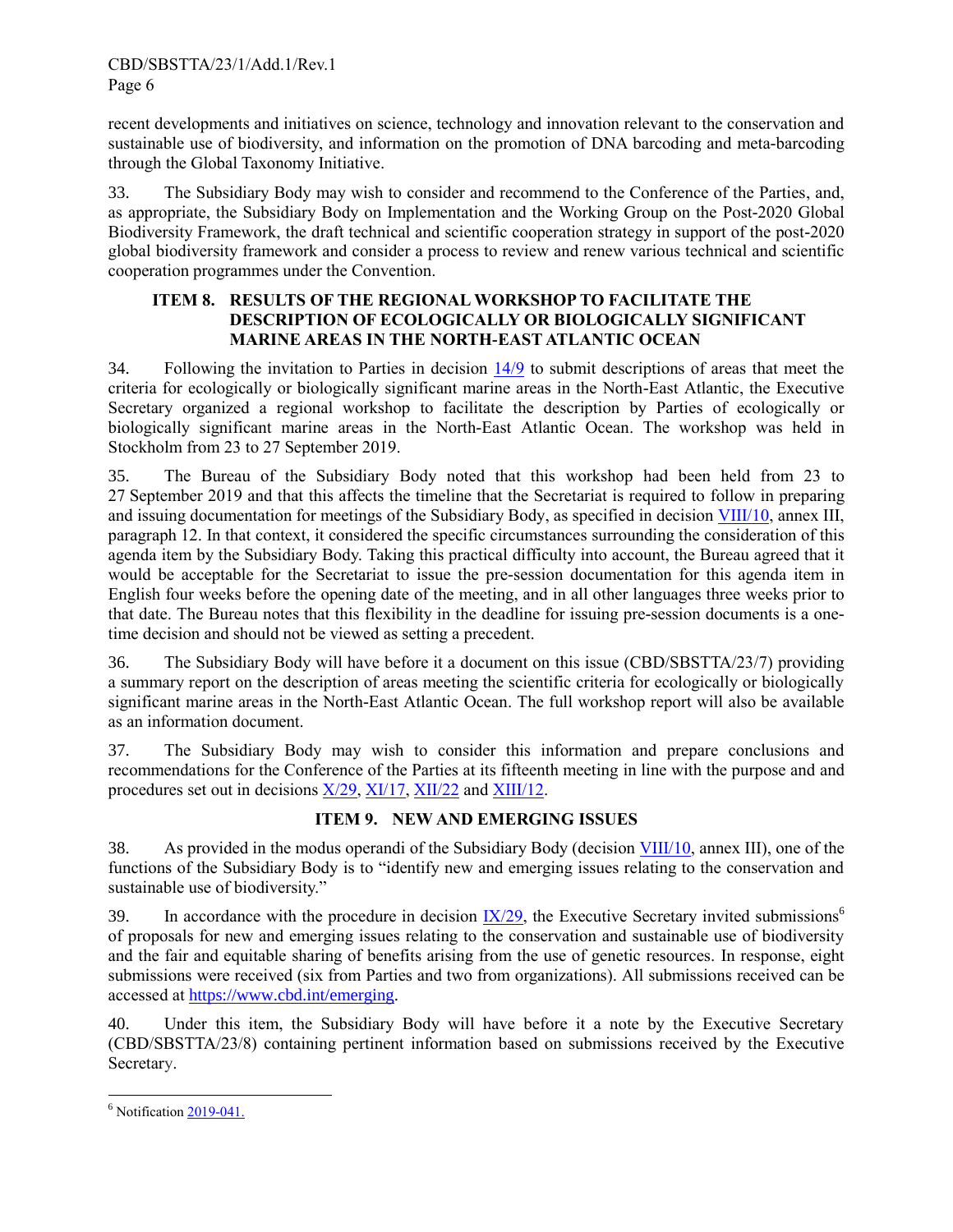41. The Subsidiary Body may wish to review this information and prepare recommendations for the Conference of the Parties at its fifteenth meeting.

### **ITEM 10. OTHER MATTERS**

42. Under this item, participants will be invited to raise any other matters of relevance to the meeting.

## **ITEM 11. ADOPTION OF THE REPORT**

43. Under this item, the Subsidiary Body will consider and adopt its report. In accordance with established practice, the Subsidiary Body may wish to authorize the Rapporteur to complete the final report after the meeting, with the guidance of the Chair and the assistance of the Secretariat.

## **ITEM 12. CLOSURE OF THE MEETING**

44. The twenty-third meeting of the Subsidiary Body on Scientific, Technical and Technological Advice is scheduled to close at 6 p.m. on Friday, 29 November 2019.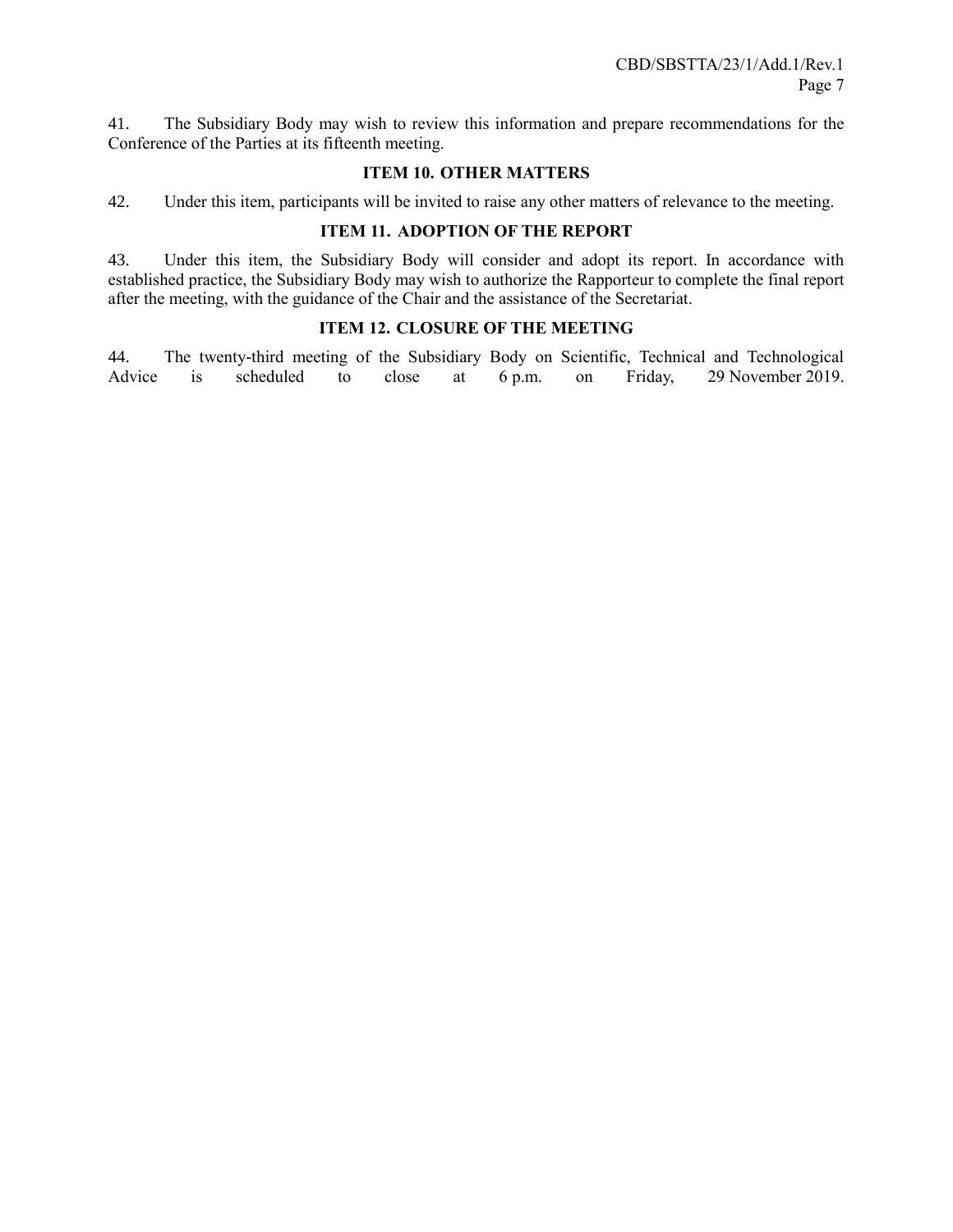*Annex I*

# **PROPOSED ORGANIZATION OF WORK FOR THE TWENTY-THIRD MEETING OF THE SUBSIDIARY BODY ON SCIENTIFIC, TECHNICAL AND TECHNOLOGICAL ADVICE**

| <b>Date</b>                   |                                                                                                                                                                               | <b>Item</b>                                                                                                                                                                                           |
|-------------------------------|-------------------------------------------------------------------------------------------------------------------------------------------------------------------------------|-------------------------------------------------------------------------------------------------------------------------------------------------------------------------------------------------------|
|                               | $10$ a.m. $-1$ p.m.                                                                                                                                                           | $3 p.m. - 6 p.m.$                                                                                                                                                                                     |
| Monday<br>25 November 2019    | Opening of the meeting<br>1.<br>Organizational matters<br>2.<br>Informing the scientific and technical evidence base<br>3.<br>for the post-2020 global biodiversity framework | Informing the scientific and technical evidence base for the<br>3.<br>post-2020 global biodiversity framework (continued)                                                                             |
| Tuesday<br>26 November 2019   | Biodiversity and climate change<br>4.<br>Possible elements of work on the links between nature<br>$5_{-}$<br>and culture in the post-2020 global biodiversity<br>framework    | Sustainable wildlife management<br>6.                                                                                                                                                                 |
| Wednesday<br>27 November 2019 | Technical and scientific cooperation<br>7.                                                                                                                                    | Results of the Regional Workshop to Facilitate the Description<br>8.<br>of Ecologically or Biologically Significant Marine Areas in<br>the North-East Atlantic Ocean<br>New and emerging issues<br>9. |
| Thursday<br>28 November 2019  | Consideration of conference room papers                                                                                                                                       | Consideration of conference room papers                                                                                                                                                               |
| Friday<br>29 November 2019    | Consideration of conference room papers                                                                                                                                       | Other matters<br>10.<br>Adoption of the report<br>11.<br>Closure of the meeting                                                                                                                       |